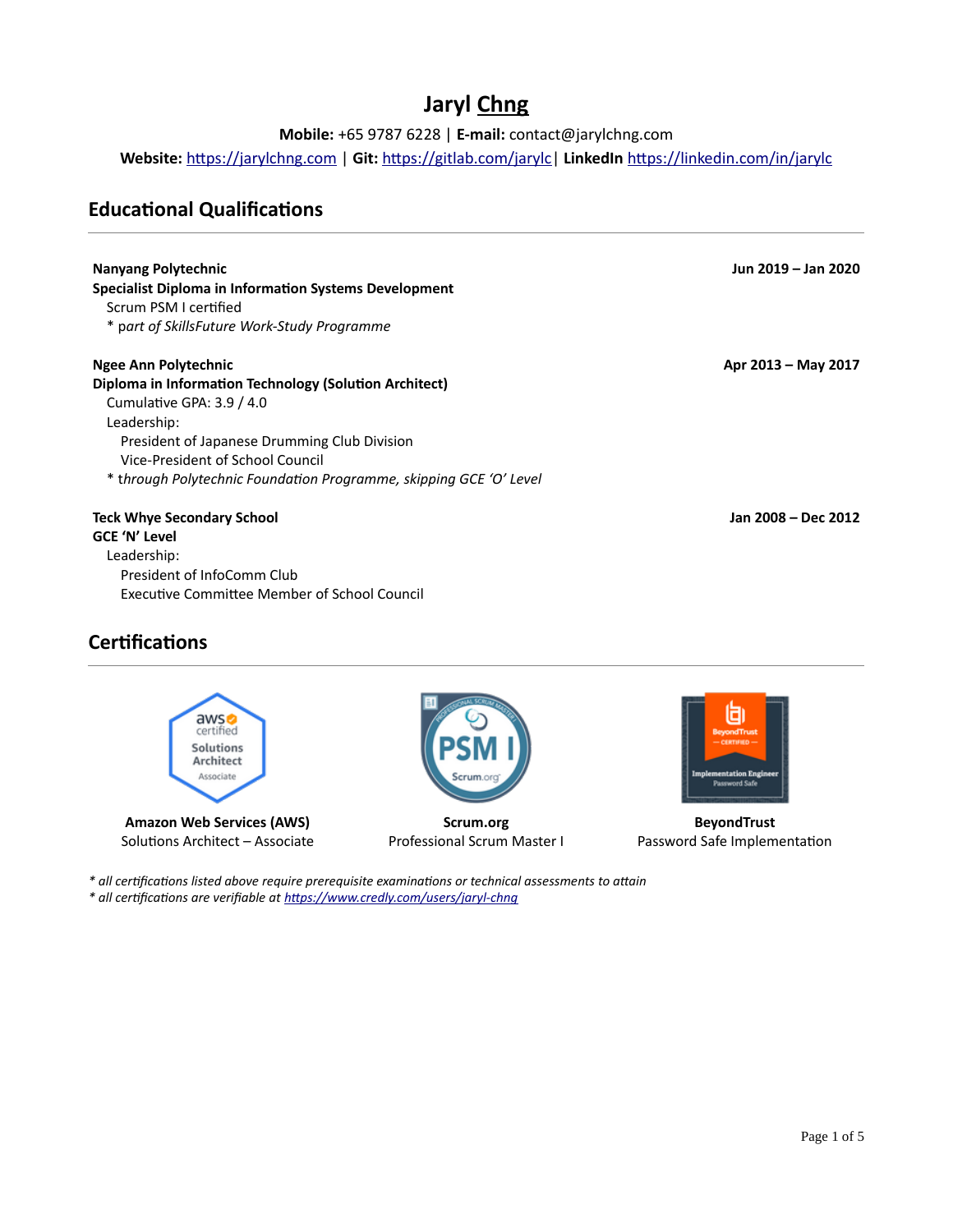| <b>ExpressVPN</b>                                                                                                                                                                                                                                                                                                                                                                                                                                                                                                                                                                                                                                                                                                                                                                                                          | <b>Singapore, Singapore</b> |
|----------------------------------------------------------------------------------------------------------------------------------------------------------------------------------------------------------------------------------------------------------------------------------------------------------------------------------------------------------------------------------------------------------------------------------------------------------------------------------------------------------------------------------------------------------------------------------------------------------------------------------------------------------------------------------------------------------------------------------------------------------------------------------------------------------------------------|-----------------------------|
| <b>Software &amp; DevOps Engineer (Internal Apps &amp; Automation)</b>                                                                                                                                                                                                                                                                                                                                                                                                                                                                                                                                                                                                                                                                                                                                                     | Mar 2021 - Present          |
| Transition existing infrastructure to Infrastructure-as-Code (IaC) (2021 - Present)<br>• DevOps<br>• Converted GitHub organizations to be managed by Terraform and Terragrunt<br>• Converted Okta account to be managed by Terraform and Terragrunt<br>• Developed and maintain custom GitHub Actions to allow easy, interactive and non-repudiation manipulation of<br>managed resources via GitHub Pull Requests alone<br>• Point of contact for all custom IaC systems and processes                                                                                                                                                                                                                                                                                                                                    |                             |
| Develop automations and internal applications (2021 - Present)<br>• Automation development (Python, Pytest, Bash)<br>• Mostly deployed to AWS Lambda or Fargate and tapping on other AWS services<br>• Developed custom automations to manage Software-as-a-Service (SaaS) apps<br>• Developed custom connectors for multiple SaaS apps<br>• Developed System for Cross-domain Identity Management (SCIM) bridges for Okta to various SaaS apps<br>• Ultimately saving countless man-hours for various tribes across the organization<br>• Spearheaded Test Driven Development (TDD) and Pair Programming in the team<br>• DevOps<br>• Developed scripts for deployments and automated testing with GitHub Actions and Serverless Framework<br>• Configured pre-commit Git hooks for all projects to maintain code quality |                             |
| MyCareersFuture to Greenhouse Synchronizer Chrome extension (2021)<br>Chrome extension development (JavaScript, React, Jest, React Testing Library, Cypress)<br>• Had to find a way to "bypass" SingPass authentication<br>• Came up with the solution of using a Chrome extension to tap on user sessions<br>• Saved at least 1 man-hour of Talent Acquisition staff a day, previously manually copying candidates over                                                                                                                                                                                                                                                                                                                                                                                                   |                             |
| <b>Cost Optimization (2021)</b><br>• Broken down various ECS Fargate services to Lambda Functions and API Gateway on AWS to save more costs<br>where possible<br>• Developed scheduled workflows to clean up expired or untagged AWS resources on development environment<br>using aa combinition of Cloud Custodian, Github Actions and Python scripts<br>• Generates bi-weekly reports on Google Sheets<br>• Shaves USD\$100-400 every month when the cleanup is run                                                                                                                                                                                                                                                                                                                                                     |                             |
| <b>NebulasTree Pte Ltd</b>                                                                                                                                                                                                                                                                                                                                                                                                                                                                                                                                                                                                                                                                                                                                                                                                 | <b>Singapore, Singapore</b> |
| <b>Identity and Access Management (IAM) Consultant</b>                                                                                                                                                                                                                                                                                                                                                                                                                                                                                                                                                                                                                                                                                                                                                                     | May 2019 - Feb 2021         |
| Employee Single-Sign On project for a Singapore Bank* (2019 - 2020)<br>• Leading native Android development<br>• Developed using V-Key libraries to provide secure One-time Password generation with Gemalto<br>• Back-end development (Java, Spring)<br>• Developed customized ForgeRock Access Manager plugins (QR code authentication and custom screens)<br>• Developed APIs and microservices to interface with the plugins developed above<br>• Usage of Apache JMeter for load testing and verifying of response time requirements under load<br>• Front-end development (Java)<br>• Developed simple jQuery and HTML pages for ForgeRock Access Manager custom screens<br>System administration                                                                                                                    |                             |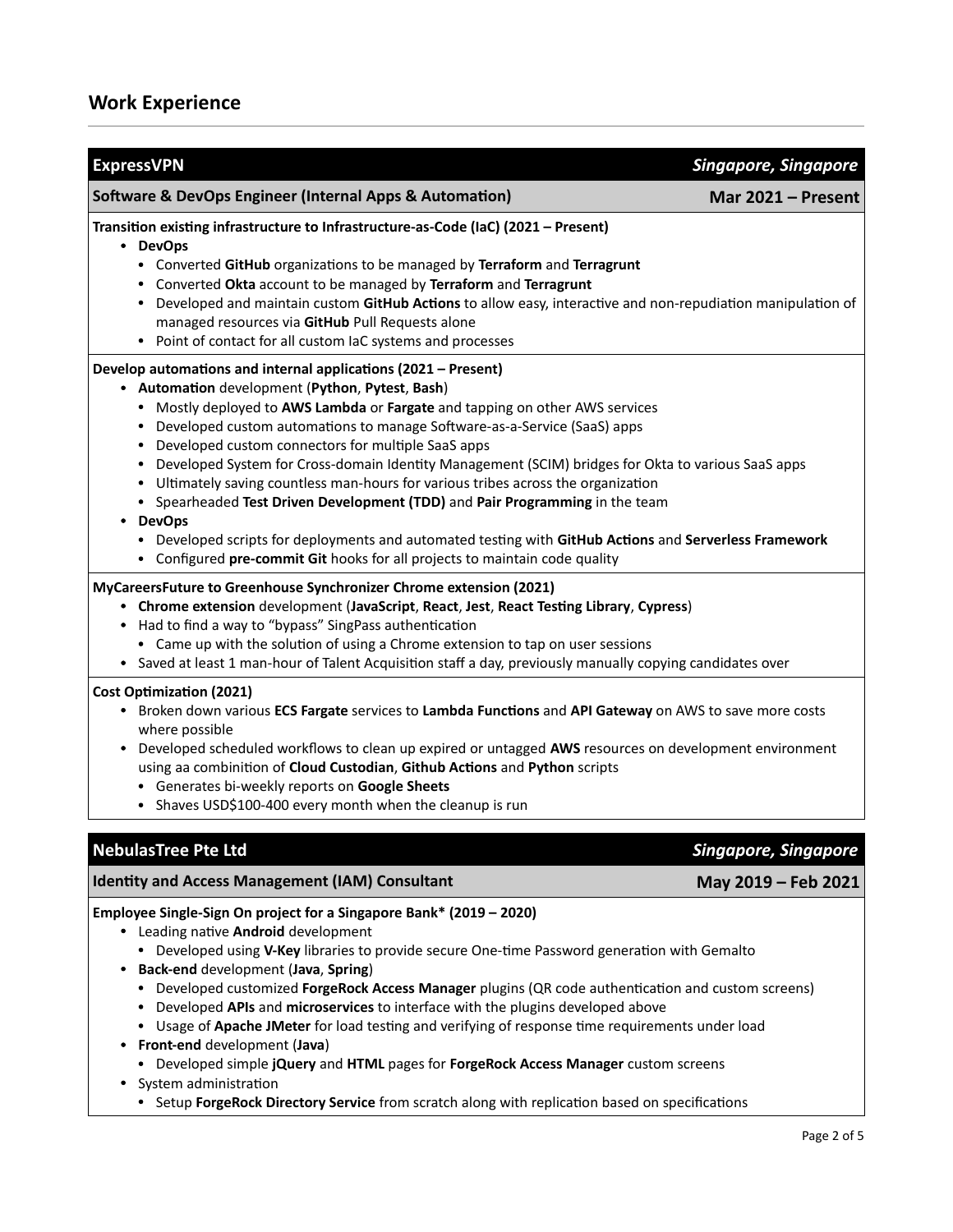*\* name redacted due to being under non-disclosure agreement whilst on the project*

#### **Company infrastructure and processes improvement (2020)**

- System administration
	- Setup company server from scratch, orchestrated using **Docker Swarm**

• Setup automated build processes with **SonarQube**, **NexusIQ** and **Fortify**

• Finished courses for **OneIdentity Identity Manager**

• Created **Jenkins** build and test scripts from scratch

- Certified for **BeyondTrust Password Safe** implementation
- Process changes

• **DevOps**

- Crafted new interview process and gathering of feedback for iterative improvement
- Advocated active documentation on **Bookstack Wiki** for better team collaboration and communication

• Customized images and deployed blue-green infrastructure using **Docker** backend for ForgeRock products

### **In-house platform-agnostic One-Time Password web plug-in project (2019)**

- Leading back-end development (**Java**, **Spring**, **Junit**, **MongoDB**)
	- Work closely with RFC-4266 (HOTP) specifications for back-end logic
	- Introduced automated unit testing using **JUnit** to the team
- Leading native **Android** development (**Java**)
	- Developed sample app
- **DevOps**
	- Created **GitLab CI/CD** build and test scripts from scratch

### **Singapore Armed Forces Singapore, Singapore**

#### **2PDF 9SIR – Ops Bacinet (2018 – 2019)**

- Deputy shift commander for live operations
- Leading and managing a platoon in conventional and urban warfare

#### **Trainee Jul 2017 – Jan 2018**

### **Basic Military Training (2017 – 2018)**

## **Software Engineer (Remote) Jan 2017 – Jun 2017**

#### **Foglogic Platform Product Development (2017)**

- **Back-end** development (**PHP, Laravel, Lumen**)
- **Java** development
	- Refactored **Java SAP** data collector using **SAPJCo3** libraries from scratch

#### **Junior Software Engineer Jul 2016 – Dec 2016**

#### **Foglogic Platform Product Development (2016)**

• **Back-end** development (**PHP, Laravel, Lumen**)

## **Platoon Sergeant Feb 2018 – Feb 2019**

**Foglogic Inc** *(defunct)* **California, United States of America**

Page 3 of 5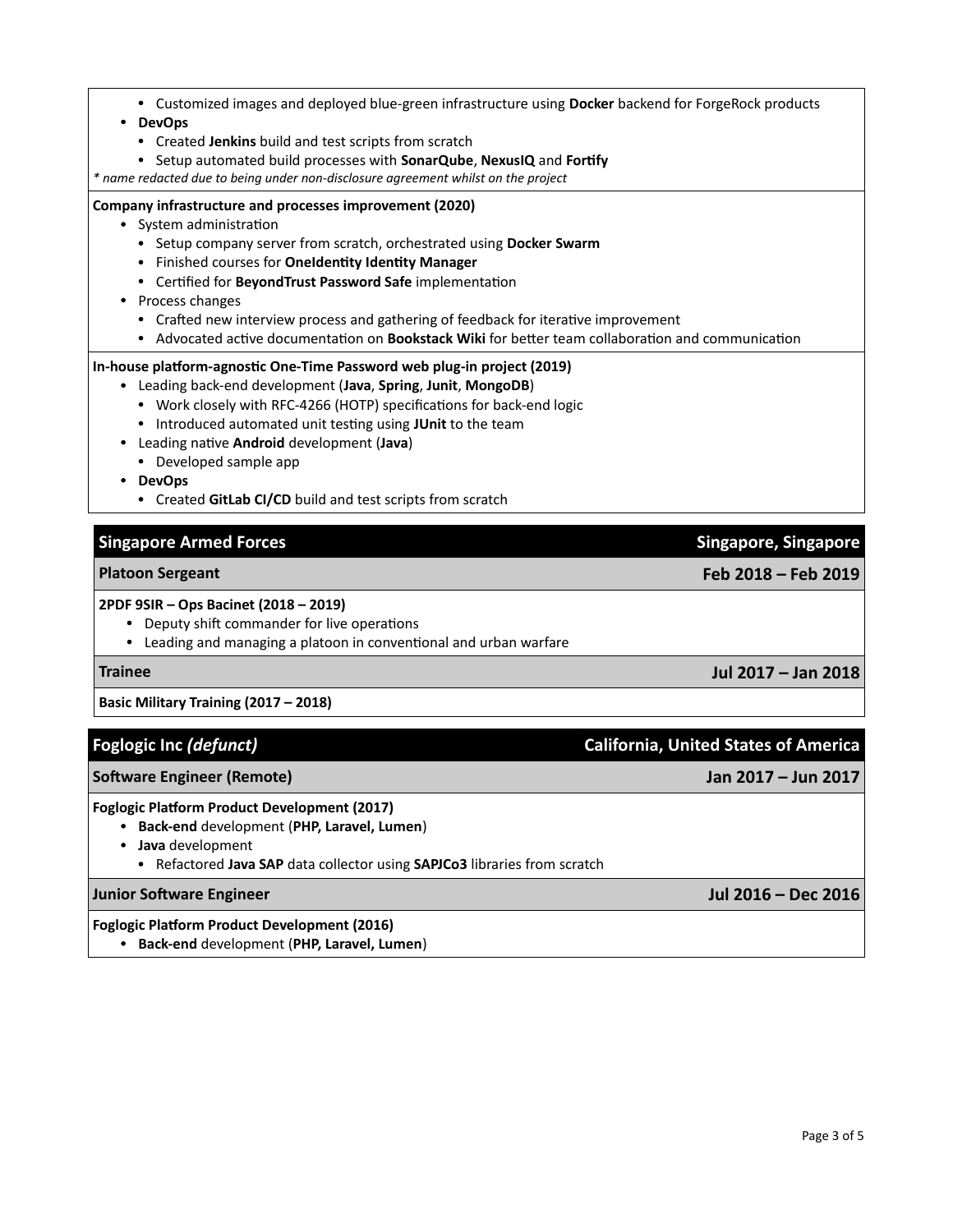# **Technical Skills**

| Languages / Frameworks                                                                                                                                                                                                                                                                                              | Proficiency (Proficient / Intermediate / Advanced) |
|---------------------------------------------------------------------------------------------------------------------------------------------------------------------------------------------------------------------------------------------------------------------------------------------------------------------|----------------------------------------------------|
| Python                                                                                                                                                                                                                                                                                                              | Intermediate - Advanced                            |
| Java<br>• Spring                                                                                                                                                                                                                                                                                                    | Intermediate - Advanced                            |
| Golang                                                                                                                                                                                                                                                                                                              | Intermediate                                       |
| PHP<br>Laravel<br>$\bullet$<br>Lumen<br>٠                                                                                                                                                                                                                                                                           | Intermediate                                       |
| JavaScript<br>React<br>٠<br>NodeJS<br>jQuery<br>٠                                                                                                                                                                                                                                                                   | Intermediate                                       |
| <b>Cloud Platforms</b>                                                                                                                                                                                                                                                                                              | Proficiency (Proficient / Intermediate / Advanced) |
| Amazon Web Services<br>Lambda and Step Functions<br>٠<br><b>Elastic Container Service (ECS and Fargate)</b><br>$\bullet$<br>EC2 (Autoscaling, Spot Instances, Reserved<br>$\bullet$<br>Instances)<br><b>VPC, Security Groups</b><br>٠<br>RDS (MySQL and PostgreSQL), DynamoDB<br>٠<br>SQS and SNS<br><b>S3</b><br>٠ | Intermediate - Advanced                            |
| Oracle Cloud<br>• Compute                                                                                                                                                                                                                                                                                           | Proficient                                         |
| <b>Tooling</b>                                                                                                                                                                                                                                                                                                      | Proficiency (Proficient / Intermediate / Advanced) |
| Docker<br>Docker Swarm<br>Docker Compose<br>٠                                                                                                                                                                                                                                                                       | Intermediate - Advanced                            |
| Terraform / Terragrunt                                                                                                                                                                                                                                                                                              | Intermediate - Advanced                            |
| pre-commit                                                                                                                                                                                                                                                                                                          | Intermediate - Advanced                            |
| Kong Gateway                                                                                                                                                                                                                                                                                                        | Intermediate                                       |
| Apache JMeter                                                                                                                                                                                                                                                                                                       | Proficient - Intermediate                          |
| CI/CD                                                                                                                                                                                                                                                                                                               | Proficiency (Proficient / Intermediate / Advanced) |
| GitLab CI/CD                                                                                                                                                                                                                                                                                                        | Intermediate - Advanced                            |
| <b>GitHub Actions</b>                                                                                                                                                                                                                                                                                               | Intermediate - Advanced                            |
| Jenkins                                                                                                                                                                                                                                                                                                             | Intermediate                                       |
| CircleCl                                                                                                                                                                                                                                                                                                            | Proficient                                         |
| Drone                                                                                                                                                                                                                                                                                                               | Proficient                                         |